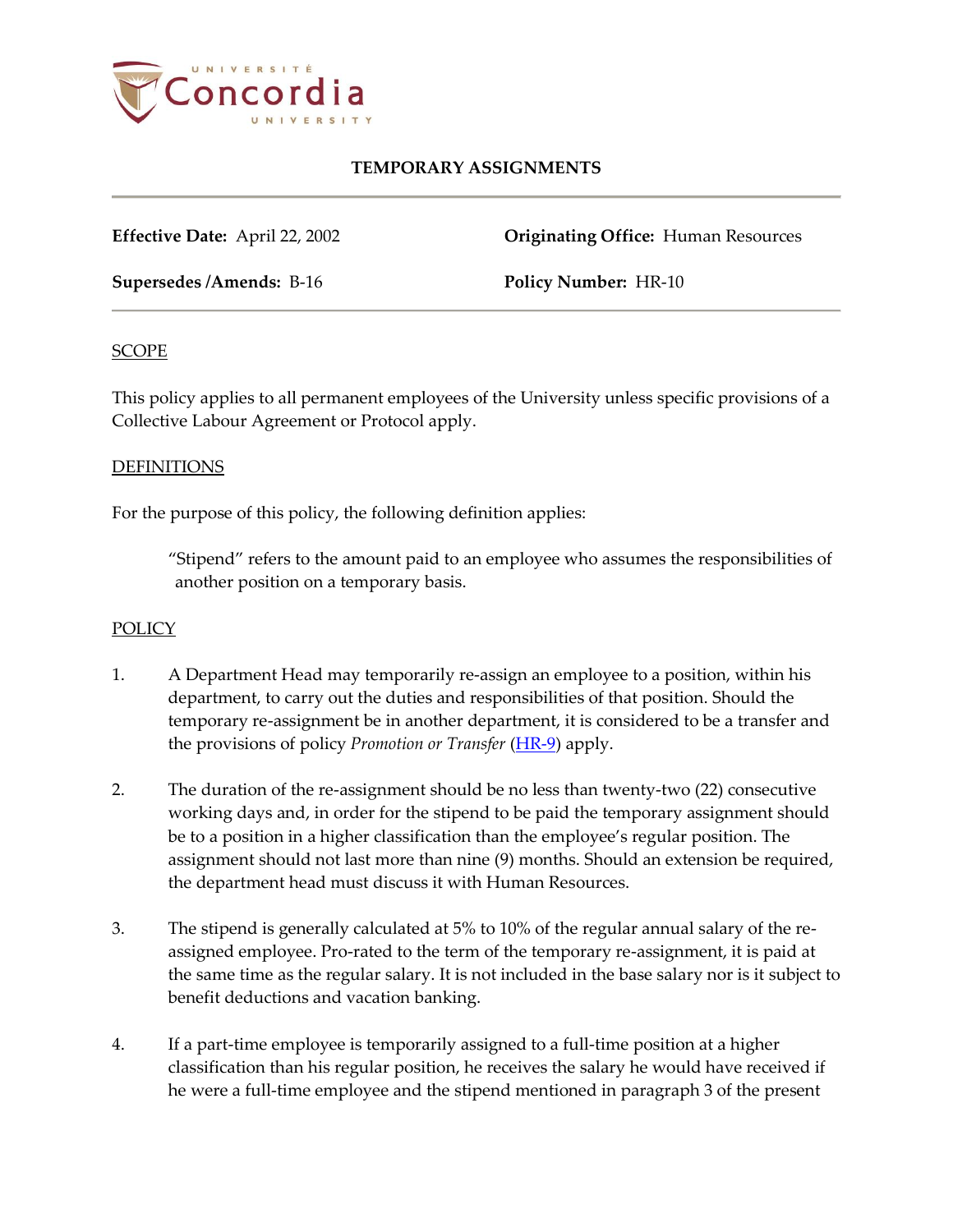

## **TEMPORARY ASSIGNMENTS**

### Page **2** of **3**

policy. If a full-time employee is assigned to a part-time position at a higher classification than his regular position, his annual salary is pro-rated to the time worked. The stipend would then be calculated on his reduced salary.

- 5. If a full-time employee is temporarily assigned to a position of a lower salary classification, his salary is not reduced to the classification level of the position temporarily occupied. If a part-time employee is temporarily assigned to a position of a lower classification, he receives the same salary he would have received if he were a fulltime employee in his regular position.
- 6. At the end of the temporary assignment, the employee returns to his regular position.
- 7. If the employee who has been temporarily assigned is selected to fill the position on a permanent basis, the employee's salary is determined following the provisions of policy *Compensation* [\(HR-28\)](http://www.concordia.ca/vpirsg/documents/policies/HR-28.pdf).

### PROCEDURE

- 8. The Department Head may assign the person among his employees he deems to be the best fit for the assignment.
- 9. The Department Head provides the position's job description with duties, responsibilities, requirements and the duration of the assignment to the employee he designates.
- 10. In the event that no employee in the department can be designated, the Department Head completes the electronic Requisition Form available on the Human Resources web page, prints and signs the completed form and submits the form to Human Resources for posting.
- 11. Human Resources prepares the Vacancy Notice for the department. The posting is for a duration of ten (10) working days.
- 12. Any permanent or temporary employee may apply if they meet the minimum requirements.